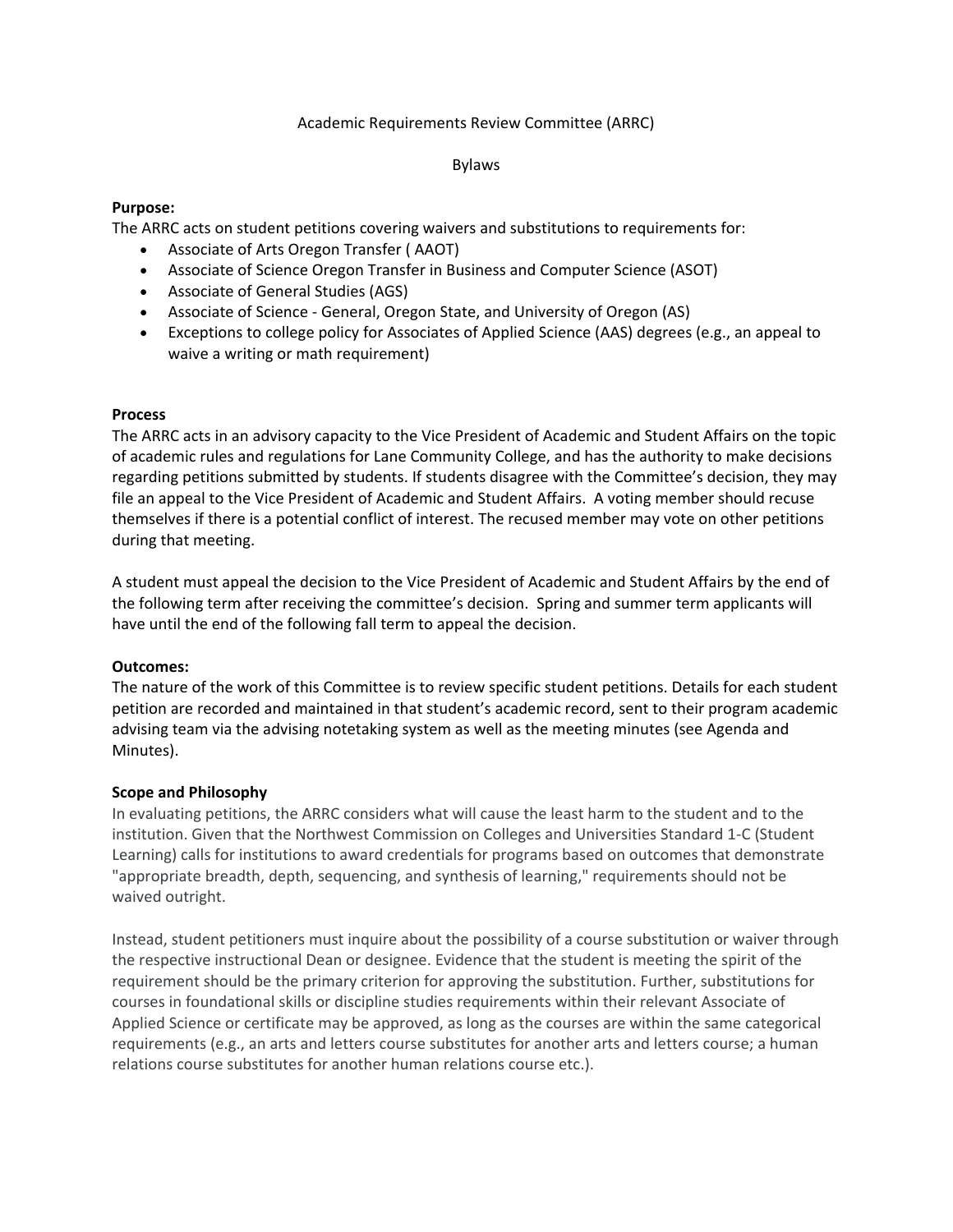If a substitution is not possible, a waiver of a requirement should be an exception and case-specific; otherwise waiving a requirement for one student opens up the possibility to waive for all, undermining the requirement and potentially the breadth, depth, sequencing, and synthesis of learning mandated by NWCCU.

The ARRC will not accept petitions solely for the purpose of improving a grade point average or any cosmetic reasons.

# **Membership:**

Members serve in an advisory capacity to the Vice President of Academic and Student Affairs. Members of the ARRC are appointed to the Committee by their respective appointing body to serve a three-year appointment. Members desirous of serving more than three years must be reappointed by their respective appointing body.

Provisions shall be made for staggered replacement so the committee will necessarily include a requisite number of experienced members.

## **Members:**

The ARRC shall consist of 11-15 members.

## **Chair and Vice Chair:**

The Chair and Vice Chair are elected from the voting members. Each position consists of a two-year appointment. New Chairs shall be elected by the membership during spring term. Terms of service shall begin the following fall term.

Primary duties of the **Chair**:

- Facilitate Committee meetings using a simplified Robert's Rules of Order;
- Periodically report out to Faculty Council (generally via email);
- Address any patterns or concerns with college processes with College Council;
- At the completion of service, the outgoing chair will review bylaws and the COPPS website, in collaboration with the incoming Chair and the Degree Evaluator.

Primary duties of the **Vice Chair**: In the temporary absence of the Chair, the Vice Chair assumes the duties of the Chair. If the Chair steps down, a new chair must be appointed at the next meeting.

# **Representation on the Council:**

### **Voting Members**

If a voting member cannot attend a meeting, they are responsible for sending a proxy to the meeting. The proxy should be within the same representation group and ideally from the same division area of the college as the voting member. Ex. An academic advisor for an academic advisor or career-technical faculty for career technical faculty.

**a) Faculty**: 5-7 members including representation from college transfer programs, career-technical programs, and student services (instructional and non-instructional positions). Faculty are appointed by the **Faculty Council**.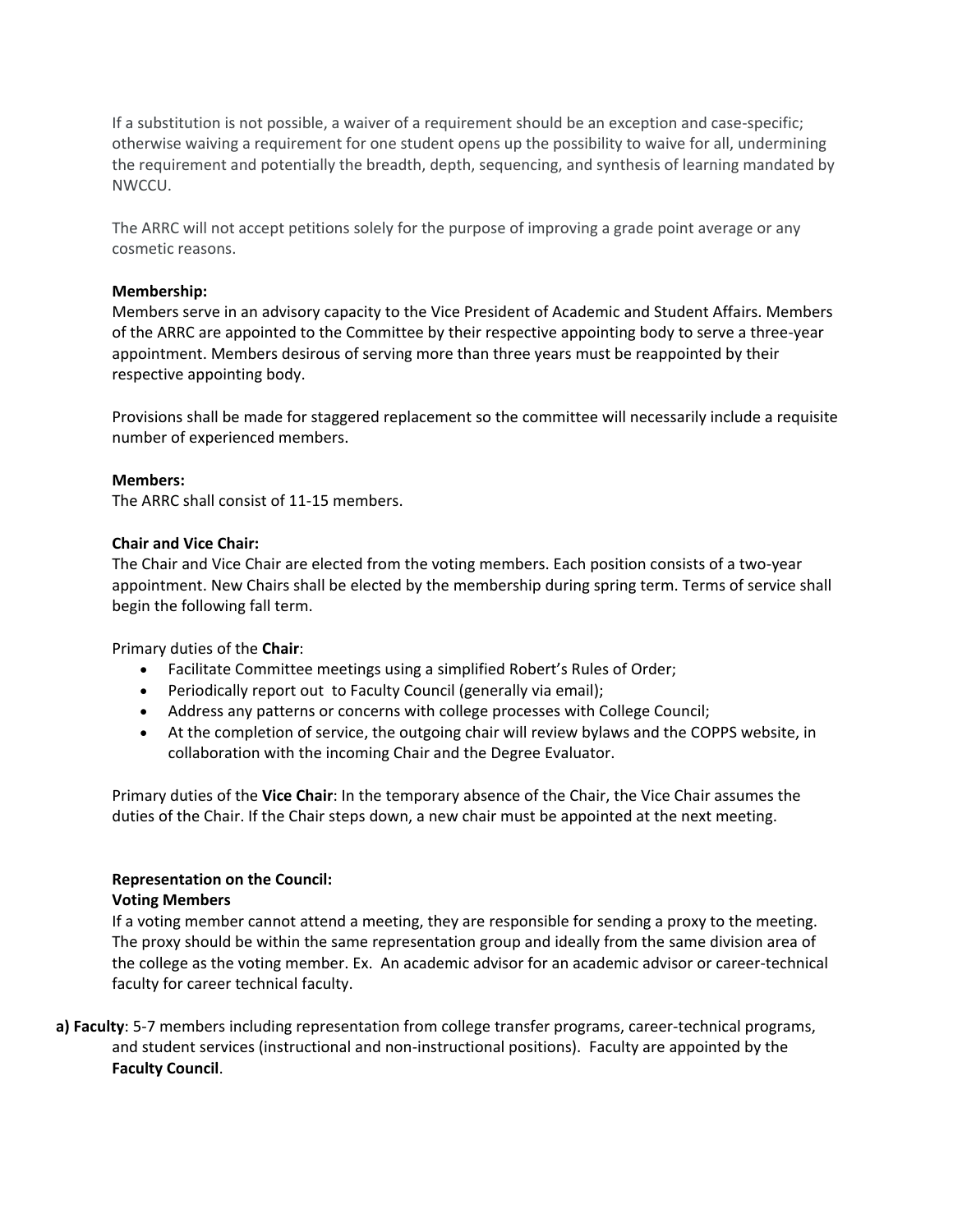- **b) Managers**: 1-2 members. If there are two managers, they should represent different areas of the college: e.g., college transfer programs, career technical programs, or student services. Managers are appointed by the **Management Steering Committee**.
- **c) Classified**: 1-2 members. One of the members must be an academic advisor. The second classified member should be in a position that is related to the functions of the committee. Classified members are appointed by **Lane Community College Employees Federation (LCCEF)**.
- **d) Associate Students of Lane Community College (ASLCC):** During Winter Term 2014 and again in Winter term 2019, the committee members voted to remove students from this committee due to lack of interest. However, if in the future a student made their interest in serving apparent, the committee would reconsider a student member at that time.

# **Ex-Officio members (non-voting members) serve by virtue of their position at Lane and are appointed by their supervisor). They include:**

- Registrar
- Degree Evaluator
- Financial Aid Director or Advisor preference given to an advisor with expertise in Maximum Timeframe Credit Limit Appeals

Ex-Officio members are non-voting members so they cannot make a motion to approve or deny petitions.

# **Meetings**:

Meetings to review student petitions will be held on the seventh or eighth week of each quarter during the regular academic calendar: fall, winter and spring terms. Additional meetings will be scheduled as needed (see Ad Hoc). The degree evaluator will prepare the agenda, schedule a room, and be the note taker at the meetings.

ARRC does not meet during summer term; decisions will be referred to the Registrar.

Voting members sending a proxy person in their place should notify the degree evaluator three days before the meeting so the new person can get the minutes and petitions before the meeting.

Business meetings will be scheduled as needed.

# **Agenda and Minutes**:

The agenda and minutes will be created and maintained by the degree evaluator. The agenda and prior meeting's minutes will be emailed out to committee members through their Lane email accounts at least two days before the scheduled meeting. Minutes document discussion and deliberation in detail, decisions about petitions (including the rationale for the decision), and any recommendations to the student pertaining to the decision.

Additional Items not related to petitions may be placed on the agenda by contacting the degree evaluator, ideally, at least three days before the schedule or, of necessity, at the beginning of the meeting before the review of the petitions begin. If time permits, the additional item will be discussed; otherwise, additional items shall be tabled until the next meeting agenda.